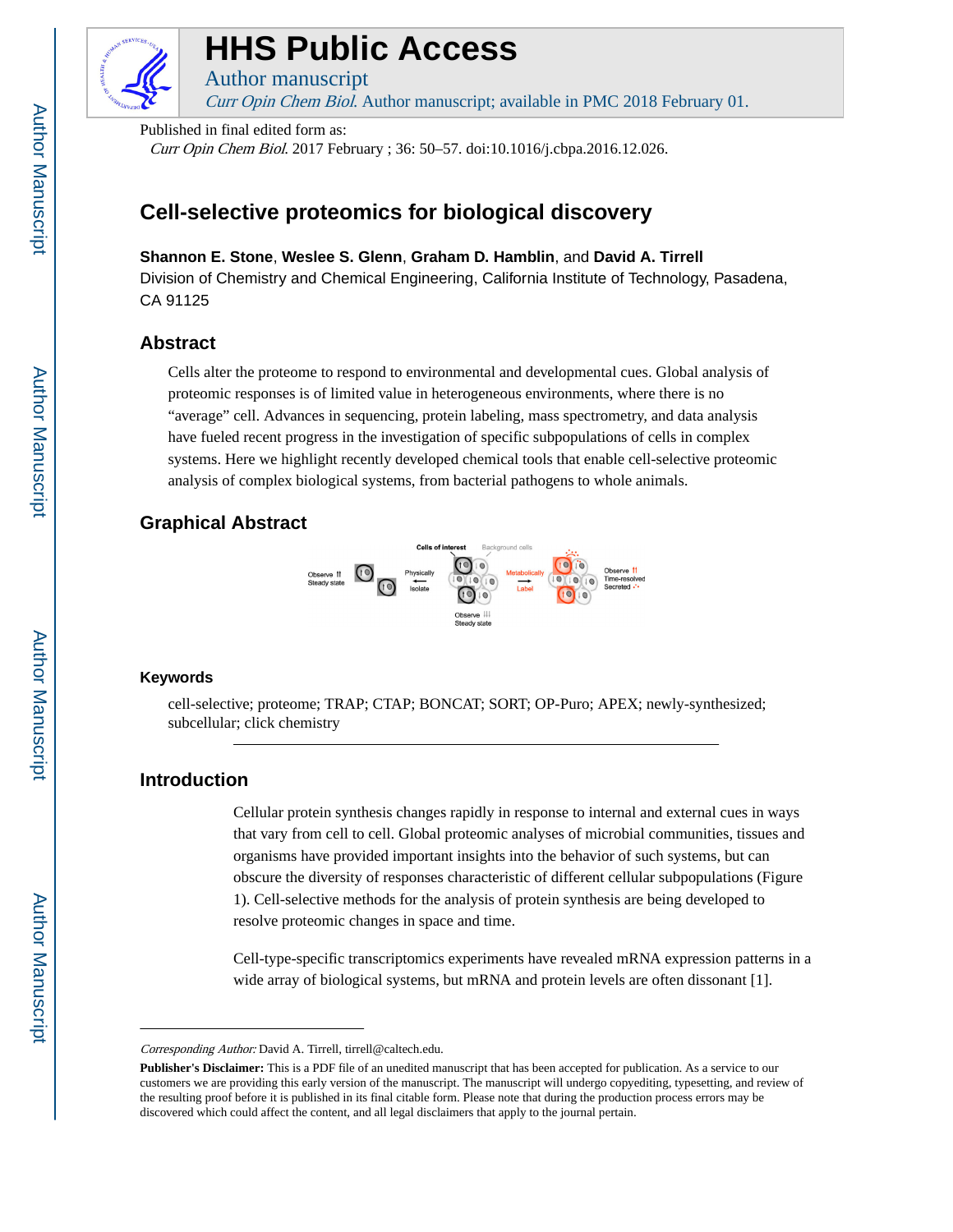Moreover, some important elements of proteome dynamics, including posttranslational modification, degradation, and localization, cannot be addressed by mRNA measurements alone [2,3]. Until recently, changes in protein abundance in specific cells could be measured only in targeted, low-throughput experiments, but innovations in mass spectrometry and computational algorithms have facilitated the identification and quantification of thousands of proteins simultaneously from complex biological samples [4–6].

In this Opinion, we highlight recent developments in determining cell-type-specific proteomes and recommend experimental design strategies that are guided by the question at hand.

## **Cell-selective translatomics and ribosome profiling**

Translatomic studies, which select for ribosome-associated transcripts, have yielded stronger correlations between transcript and protein abundances than experiments that measure steady-state mRNA levels [7]. Cell-type-specific studies have been enabled by translating ribosome affinity purification (TRAP), a method in which epitope-tagged ribosomes and their associated transcripts are captured, enriched and subjected to amplification and deep sequencing [8]. TRAP can be rendered cell-specific by placing expression of the tagged ribosome under control of a selective promoter.

More recently, Ingolia and Weissman have developed ribosome profiling, which identifies ribosome-protected mRNA footprints and allows investigators to determine ribosome occupancy with positional specificity. This information can be used to measure translation levels and locate non-canonical start sites [7]. Gonzalez et al. used TRAP to cell-selectively purify ribosome-bound transcripts, and employed ribosome profiling to identify the translatome of gliomas and to reveal decreased translation in glial progenitors compared to the tumor microenvironment [9]. Ribosome profiling is a powerful technique that we expect to find increasing use upon further development of cell-specific methods.

While translatomic studies provide greater depth of coverage than current proteomic measurements, ribosome binding does not ensure that a transcript is undergoing active translation [10].

## **Separating cells for steady-state proteomic analysis**

The earliest strategies to determine cell-specific proteomes relied on separating and purifying the cells of interest prior to analysis. Cells can be sorted on the basis of expression of a transgene under control of a cell-specific promoter or by antibody staining of marker epitopes. These tools are well established and have been thoughtfully reviewed [10,11]. Physical methods have been used for years to isolate cell types from mammalian tissues for subsequent downstream analyses [12,13]. More recently these methods have been used to measure growth rates and elucidate proteomic signatures of Salmonella during murine infection [14].

Physical separations remain the best method for analyzing clinical specimens and genetically intractable organisms. However, imperfect separations and long sample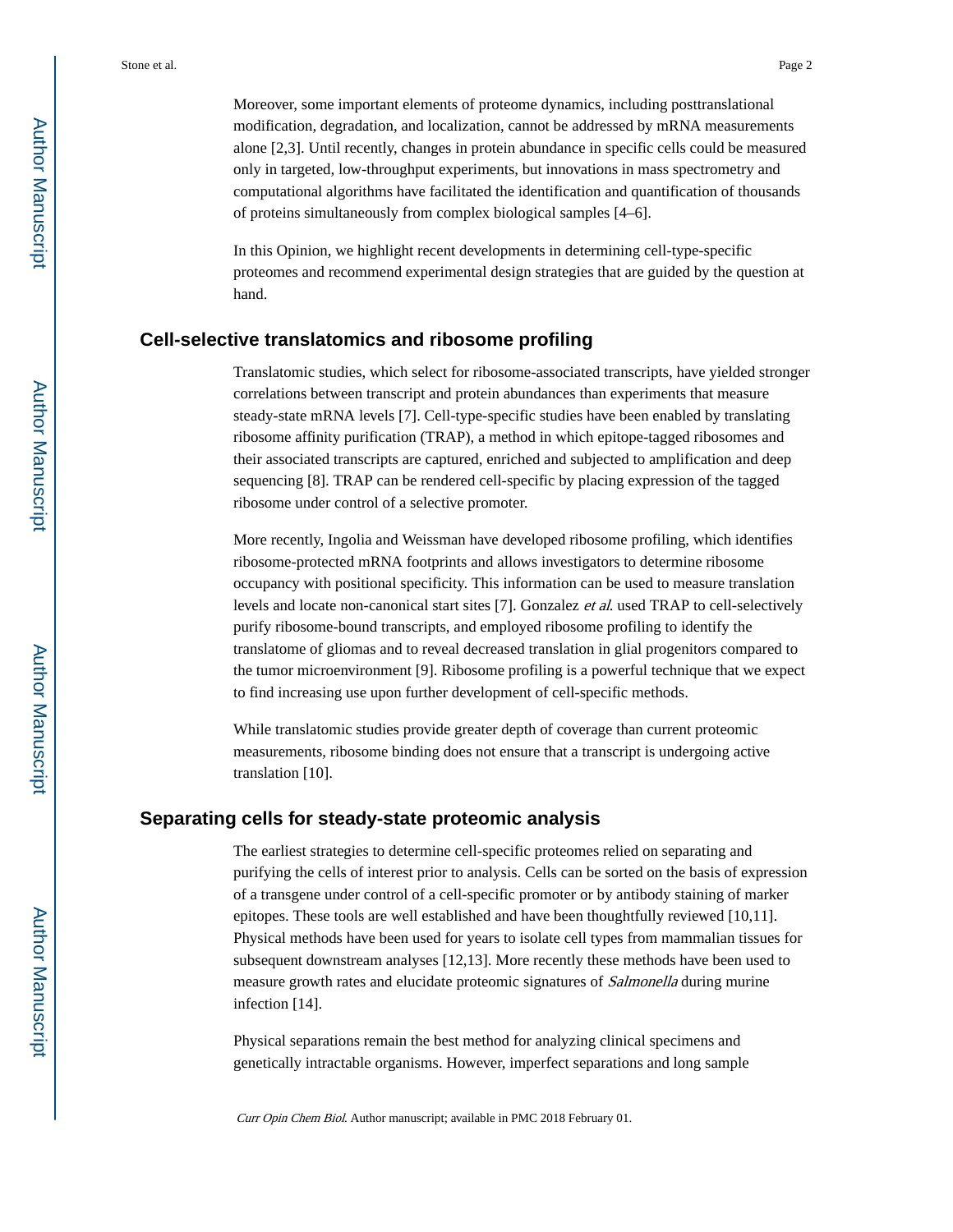processing times can diminish selectivity and increase the likelihood of artifacts. Furthermore, such methods intrinsically yield steady-state proteomic information. In contrast, metabolic labeling strategies enable cell-specific proteomic analysis to be accomplished in time-resolved fashion.

## **Metabolic labeling: trade-offs between sensitivity and perturbation**

Metabolic labeling methods are temporally resolved and use an arsenal of amino acid isotopologs, non-canonical amino acids, and analogs of protein synthesis inhibitors (Figure 2). Each of these strategies can be placed under control of cell-specific genetic elements to afford cellular resolution. The choice of promoter(s) is key for these systems, and the degree of protein labeling needs to be weighed against the possibility of perturbing the system. Results should be validated via independent assays because labels may affect protein expression, stability, and/or function.

#### **Cell-type-specific labeling using amino acid precursors (CTAP)**

Stable isotope labeling by amino acids in cell culture (SILAC) relies on the incorporation of isotopically labeled amino acids into proteins. To make SILAC cell-selective, Gauthier et al. introduced cell-type-specific labeling using amino acid precursors (CTAP), a method that exploits the fact that lysine is an essential amino acid in mammalian cells [15]. Cell-selective expression of biosynthetic enzymes allows L-lysine isotopologs to be synthesized in situ starting from isotope-labeled precursors. Only minor differences in gene expression resulted from feeding the heavy precursor to cells expressing the biosynthetic machinery versus supplementing cells directly with L-lysine.

In principle, both exchange of L-lysine between cells and extracellular processing of the precursor can compromise the cell-specificity of the CTAP method. When Lavis and coworkers employed an analogous strategy to unmask fluorophores in targeted cells, they noted that the unmasked small molecule diffused through gap junctions. This effect can be exploited to study cell-cell connectivity, but would confound cell-specific protein labeling if the small molecule were to diffuse to cells lacking the decaging enzyme [16]. To address these concerns, Tape *et al.* optimized CTAP for eukaryotic cell types and achieved  $\sim 90\%$ cell-specific labeling in ten-day co-cultures [17]. Using their optimized method, Tape et al. combined CTAP with phosphoproteomics to study heterocellular KRAS<sup>G12D</sup> signaling in pancreatic ductal adenocarcinoma cells [18]. By restricting their proteomic analysis to cells that expressed KRASG12D, the authors showed that the oncogene regulates AKT through reciprocal signaling – not through the accepted cell-autonomous pathway.

#### **Bio-orthogonal Non Canonical Amino acid Tagging (BONCAT)**

CTAP is most suitable for cell-specific experiments conducted in culture on timescales of 3– 7 days [19]. For studies that require better time resolution, the bio-orthogonal non-canonical amino acid tagging (BONCAT) method, introduced by Dieterich and coworkers, offers a good alternative [20,21]. In its original form, BONCAT exploits the capacity of the endogenous aminoacyl-tRNA synthetases to charge non-canonical amino acids (ncAAs) to their cognate tRNAs for incorporation into proteins. ncAAs bearing bio-orthogonal chemical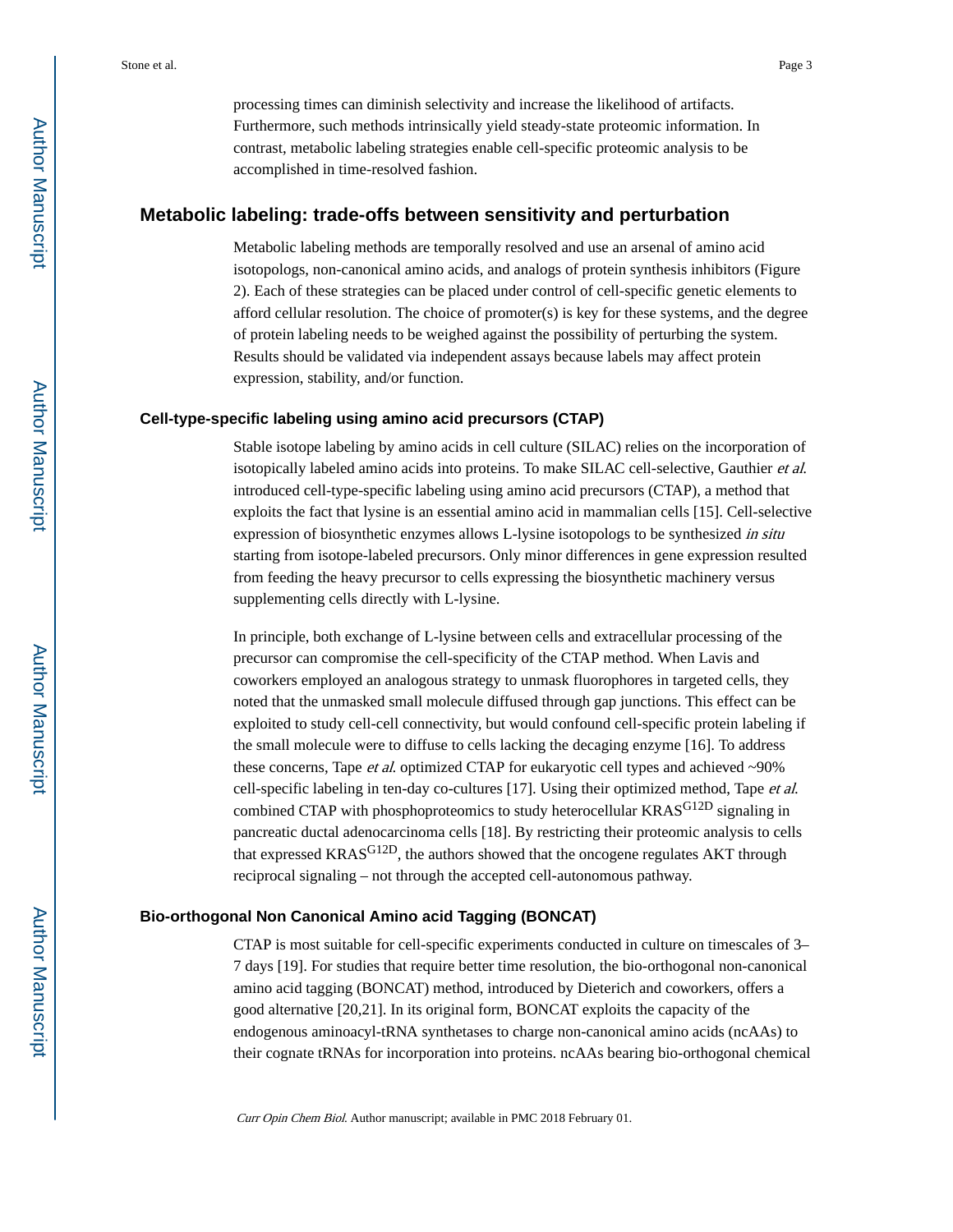handles, often azides or alkynes, enable conjugation to affinity tags and separation of tagged proteins from the rest of the protein pool. The methionine surrogates azidohomoalanine (Aha) and homopropargylglycine (Hpg) have been used to probe proteome dynamics in bacterial [22–26] and mammalian [27] systems, and notably, to enrich and quantify secreted proteins [28]. Depletion of cellular methionine is not necessary for Aha labeling; Bagert et al. showed that a 30:1 ratio of Aha to Met yielded excellent protein labeling while minimizing perturbations that might be expected to arise from methionine starvation [29]. Other studies have shown that ncAA labeling for periods of up to two days do not perturb embryonic growth in live mice [30]. In designing a BONCAT experiment, the investigator should choose concentrations of the ncAA label and its natural counterpart that reflect the relative rates of activation of the amino acids by the cognate synthetase.

In 2009, Ngo and coworkers developed a cell-selective version of BONCAT by engineering an E. coli methionyl-tRNA synthetase (EcMetRS) variant that activates azidonorleucine (Anl). Because Anl is a poor substrate for wild-type EcMetRS, labeling is essentially restricted to cells that express the mutant synthetase. In the first example of the cell-specific BONCAT method, Ngo *et al.* reported specific labeling of E. coli cells co-cultured with murine alveolar macrophages [31]. Grammel *et al.* expanded on this method by enriching for proteins synthesized during Salmonella typhimurium infection [32], and Mahdavi and coworkers used BONCAT to determine the order in which Yersinia enterocolitica effector proteins are injected into HeLa cells in the course of infection [33].

Cell-selective BONCAT has now been extended to proteomic analysis in live animals, highlighting its potential utility in creating cell-specific proteomic "atlases". In 2015 we reported a mutant phenylalanyl-tRNA synthetase (PheRS) that enables the use of pazidophenylalanine (Azf) as a BONCAT probe in Caenorhabditis elegans [34]. Combining cell-selective BONCAT with stable isotope labeling, we used the myo-2 promoter to direct expression of the mutant synthetase to the 20 pharyngeal muscle cells of the worm. We were able to quantify 2270 proteins by this method, and to verify the pharyngeal expression patterns of several previously uncharacterized proteins.

Dieterich and coworkers have adapted cell-selective BONCAT labeling to Drosophila melanogaster through controlled expression of the DmMetRS L262G mutant [35]. Chronic administration of Anl in developing flies expressing the mutant synthetase caused slight impairments in larval growth and behavior, but shorter (48 h) labeling times led to no noticeable defects. Importantly, administration of the amino acid in flies that did not express the mutant MetRS caused no discernible effect. Using this strategy, Niehues et al. measured reduced neuronal protein synthesis rates in a Drosophila model of Charcot-Marie-Tooth (CMT) neuropathy. Mahdavi et al. and Muller et al. have employed the analogous (L274G) mouse synthetase in mammalian cell culture and in a neuronglia co-culture system, respectively [36,37]. The latter experiments enabled the investigators to monitor changes in the astrocytic proteome in response to treatment with brain-derived neurotrophic factor (BDNF).

Split synthetases have been developed to enable cell-selective analysis of systems in which no single promoter restricts expression of the mutant enzyme to the cells of interest [38].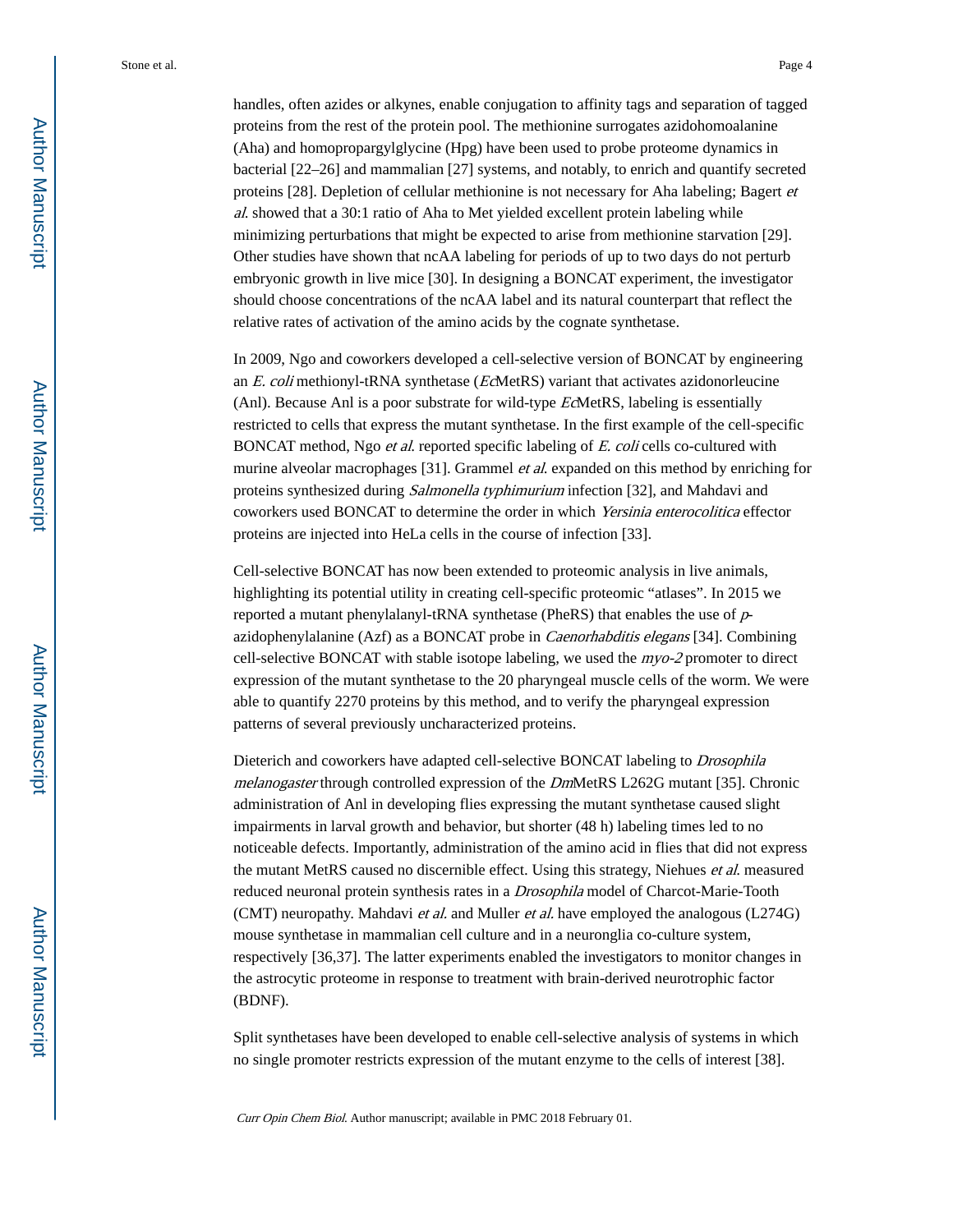Notably, all amino acids and enrichment media needed for BONCAT experiments are commercially available.

#### **Stochastic Orthogonal Recoding of Translation (SORT)**

Chin and coworkers have developed a residue-specific ncAA-labeling technology termed stochastic orthogonal recoding of translation (SORT), which – like BONCAT – allows chemoselective modification and enrichment of newly synthesized cellular proteins. SORT relies on expression of a pyrrolysyl-tRNA synthetase and its cognate tRNA [39,40]. Using this method, Elliott et al. cell-selectively labeled and identified proteins made during different stages of larval growth in Drosophila. Importantly, SORT allows the anticodon of the cognate tRNA to be changed to direct the ncAA to different sets of codons in the labeled proteins. Elliott et al. have characterized the enrichment process and found that tagging at different codons leads to the enrichment of overlapping, but distinct sets of proteins [41]. The authors noted that simultaneous expression of multiple tRNAs (i.e., tRNA-Ala, -Ser and -Met) increases labeling efficiency. Furthermore, Elliott *et al.* found that enrichment after tagging improves detection of low-abundance proteins.

#### **Cell-selective O-propargyl-puromycin (OP-Puro) labeling**

The O-propargyl-puromycin (OP-Puro) method also incorporates "clickable" handles into nascent proteins [42]. Cohen and coworkers recently achieved cell-targeted OP-puromycin labeling by using a phenylacetyl-caged analog that is uncaged by cell-selective expression of penicillin G acylase (PGA) [43]. The OP-puro method is the fastest of the metabolic labeling methods and the best suited for studies requiring ultra-short labeling times [44]. Prolonged labeling with OP-puro would be expected to perturb cellular behavior through inhibition of global translation. Furthermore, premature truncation renders this method ineffective for the identification of secreted proteins.

## **Spatially restricted & subcellular proteomics**

Ting and coworkers first used a mutant ascorbate peroxidase (APEX) to selectively tag proteins localized to the mitochondrial matrix [45,46]. Unlike the cell-selective metabolic labeling methods just described, this method labels all proteins, including pre-existing proteins, within a subcellular volume. Chen et al. used this elegant strategy to characterize multiple cell types in *Drosophila*, including the mitochondrial matrix of muscle tissue [47]. The Weissman laboratory has combined the APEX labeling method with ribosome profiling to characterize localized protein synthesis in yeast [48,49]; extension of their method to cellselective analysis is readily imagined.

## **Choosing a cell-selective proteomic method**

The choice of a cell-selective method of proteomic analysis should reflect careful consideration of the advantages and disadvantages of each of the available approaches (Table 1).

Physical sorting methods allow straightforward characterization of the steady-state proteome of the cell type of interest. However, removing cells from their natural environments prior to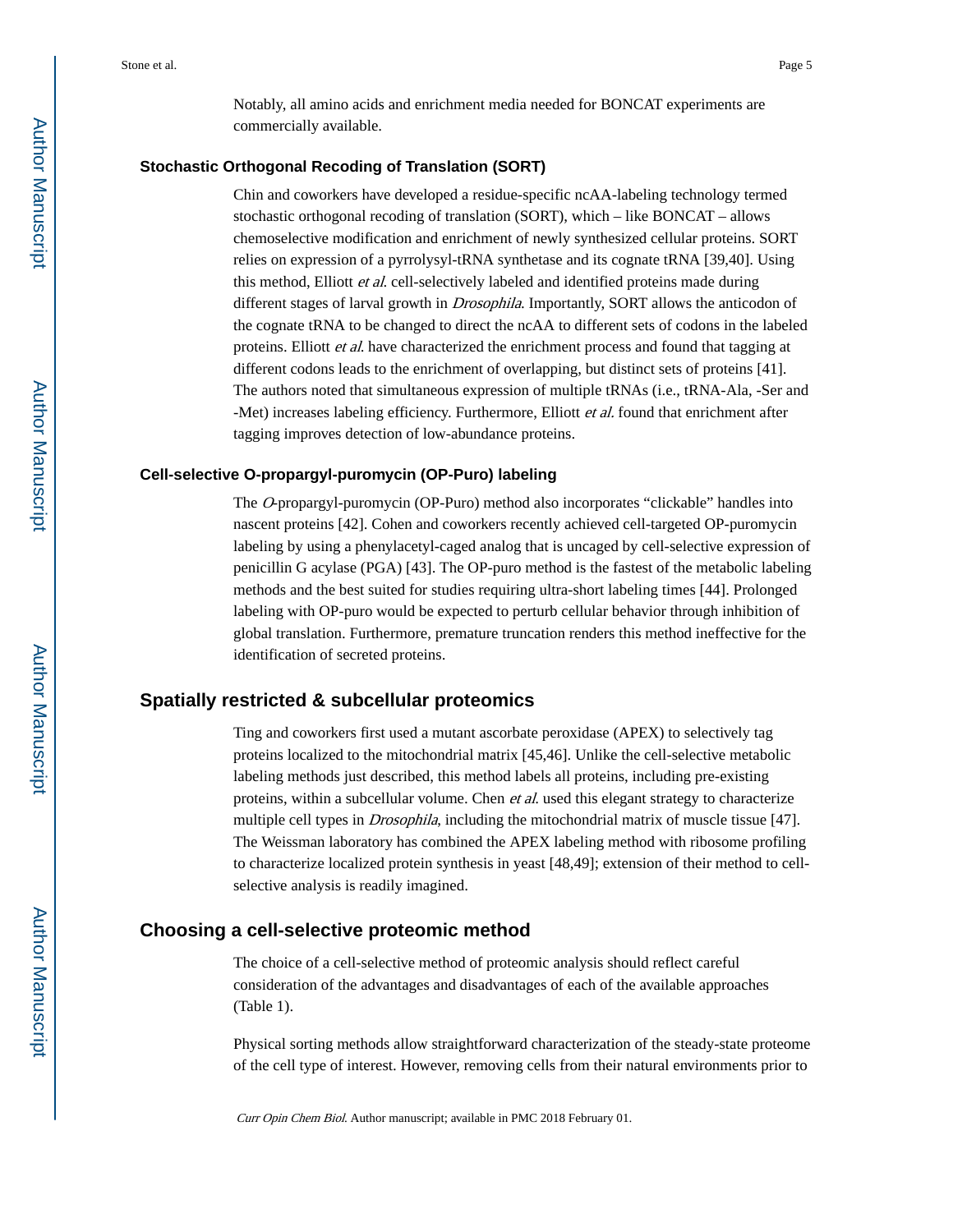analysis raises concerns about artifacts, leads to limited temporal information, and sacrifices information about secreted proteins.

Ribosome profiling, when combined with cell-selective TRAP, provides significantly higher coverage of the gene expression profile than any direct proteomic measurement. But ribosome profiling is not a perfect proxy for protein synthesis and yields no information regarding protein secretion [50]. Moreover, only direct proteomic methods allow detection of post-translational modifications.

CTAP simplifies quantitative proteomic measurements for samples of relatively low complexity, but enrichment-based strategies (i.e., BONCAT, SORT or OP-Puro) are likely to be superior for short labeling times or for analysis of rare cells in complex tissues. Only APEX yields snapshots of the steady-state proteome with sub-cellular resolution. All cellselective, enrichment-based experiments require the use of genetically tractable organisms.

Optimization of enrichment-based strategies requires careful consideration of alternative purification chemistries. Attachment to the resin used for purification can be accomplished either by direct covalent ligation or by a two-step process of affinity-tagging (e.g., with biotin reagents) and non-covalent binding (e.g., to streptavidin resins). Following appropriate washing steps, samples can be released from the resin by competitive binding, by proteolysis, or by selective cleavage of the affinity reagent. APEX appends biotin to surrounding molecules, so streptavidin-based resins are used to enrich for labeled proteins [46]. OP-Puro requires an azide-based affinity handle or resin for enrichment [43]. SORT uses cyclopropene labels and tetrazine linkers in a ligation reaction reported to be 100 to 1000 times faster than the strain-promoted azide-alkyne cycloaddition [41]. BONCAT labels with either alkynes or azides, and enriches with complementary azide or alkyne reagents. A special consideration arises in the analysis of lysates labeled with azides: Free thiols, which are known to react with cyclooctynes, must be blocked with capping reagents such as iodoacetamide or N-ethylmaleimide to avoid high background [34]. Many azide and alkyne resins and linkers are commercially available, and tetrazine-based reagents are beginning to appear on the market.

If the investigator wishes to identify the sites at which protein labeling has occurred, linkers with cleavable moieties can be used [51]. For many experiments, though, identification of labeling sites is not necessary, and on-bead digestion of enriched proteins is often simpler and more straightforward. In our hands, directly conjugating azide-labeled lysates to cyclooctyne resins has allowed us to identify larger numbers of relevant proteins [34]. Because enrichments are never perfect, running mock enrichments of unlabeled sample along with labeled samples provides a useful indication of background reactivity and nonspecific protein contamination. Samples with abundant contaminating biopolymers such as pectin, serum proteins, or mucin may need an additional step to remove or degrade these contaminants and facilitate successful enrichment.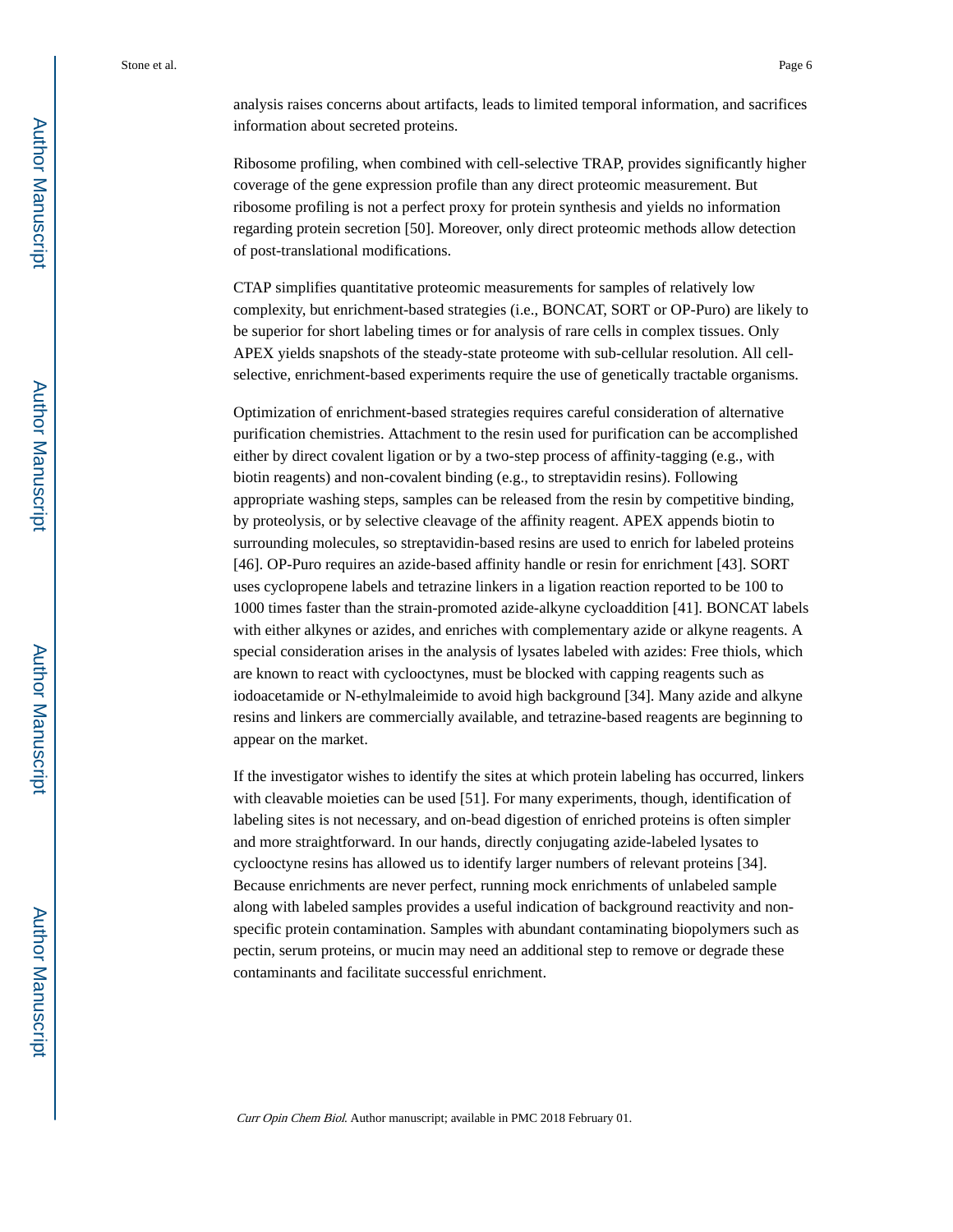## **Conclusions and future outlook**

Recent years have witnessed the introduction of powerful techniques that allow investigators to monitor protein synthesis with unprecedented resolution in space and time. Cell-specific proteomic analyses will play a key role in the identification of the mechanisms that govern cell specialization and that allow complex organisms to respond to changing environments.

## **Acknowledgments**

Funding: Caltech research on cell-specific proteomic analysis has been supported by NIH grants R01-GM062523 and R21-AI121890, and by the Institute for Collaborative Biotechnologies through grant W911NF-09-0001 from the U.S. Army Research Office.

#### **References**

- 1. Vogel C, Marcotte EM. Insights into the regulation of protein abundance from proteomic and transcriptomic analyses. Nat Rev Gen. 2012; 13:227–232.
- 2. Maier T, Guell M, Serrano L. Correlation of mRNA and protein in complex biological samples. FEBS Lett. 2009; 583:3966–3973. [PubMed: 19850042]
- 3. Kislinger T, Cox B, Kannan A, Chung C, Hu PZ, Ignatchenko A, Scott MS, Gramolini AO, Morris Q, Hallett MT, et al. Global survey of organ and organelle protein expression in mouse: Combined proteomic and transcriptomic profiling. Cell. 2006; 125:173–186. [PubMed: 16615898]
- 4. Zhang YY, Fonslow BR, Shan B, Baek MC, Yates JR. Protein Analysis by Shotgun/Bottom-up Proteomics. Chem Rev. 2013; 113:2343–2394. [PubMed: 23438204]
- 5. Aebersold R, Mann M. Mass-spectrometric exploration of proteome structure and function. Nature. 2016; 537:347–355. [PubMed: 27629641]
- 6. Yuet KP, Tirrell DA. Chemical Tools for Temporally and Spatially Resolved Mass Spectrometry-Based Proteomics. Ann Biomed Eng. 2014; 42:299–311. [PubMed: 23943069]
- 7. Ingolia NT. Ribosome Footprint Profiling of Translation throughout the Genome. Cell. 2016; 165:22–33. [PubMed: 27015305]
- 8. Sanz E, Yang L, Su T, Morris DR, McKnight GS, Amieux PS. Cell-type-specific isolation of ribosome-associated mRNA from complex tissues. Proc Natl Acad Sci. 2009; 106:13939–13944. [PubMed: 19666516]
- 9. Gonzalez C, Sims JS, Hornstein N, Mela A, Garcia F, Lei L, Gass DA, Amendolara B, Bruce JN, Canoll P, et al. Ribosome Profiling Reveals a Cell-Type-Specific Translational Landscape in Brain Tumors. J Neurosci. 2014; 34:10924–10936. [PubMed: 25122893]
- 10. Handley A, Schauer T, Ladurner AG, Margulies CE. Designing Cell-Type-Specific Genome-wide Experiments. Mol Cell. 2015; 58:621–631. [PubMed: 26000847] •This review delineates recent advances in cell-type-specific genomic methods, and thoughtfully recommends experimental approaches and controls.
- 11. Okaty BW, Sugino K, Nelson SB. Cell Type-Specific Transcriptomics in the Brain. J Neurosci. 2011; 31:6939–6943. [PubMed: 21562254]
- 12. Sharma K, Schmitt S, Bergner CG, Tyanova S, Kannaiyan N, Manrique-Hoyos N, Kongi K, Cantuti L, Hanisch UK, Philips MA, et al. Cell type- and brain region-resolved mouse brain proteome. Nat Neuro. 2015; 18:1819–1831.
- 13. Azimifar SB, Nagaraj N, Cox J, Mann M. Cell-Type-Resolved Quantitative Proteomics of Murine Liver. Cell Metab. 2014; 20:1076–1087. [PubMed: 25470552]
- 14. Claudi B, Sprote P, Chirkova A, Personnic N, Zankl J, Schurmann N, Schmidt A, Bumann D. Phenotypic Variation of Salmonella in Host Tissues Delays Eradication by Antimicrobial Chemotherapy. Cell. 2014; 158:722–733. [PubMed: 25126781]
- 15. Gauthier NP, Soufi B, Walkowicz WE, Pedicord VA, Mavrakis KJ, Macek B, Gin DY, Sander C, Millerephrin ML. Cell-selective labeling using amino acid precursors for proteomic studies of multicellular environments. Nat Meth. 2013; 10:768-+.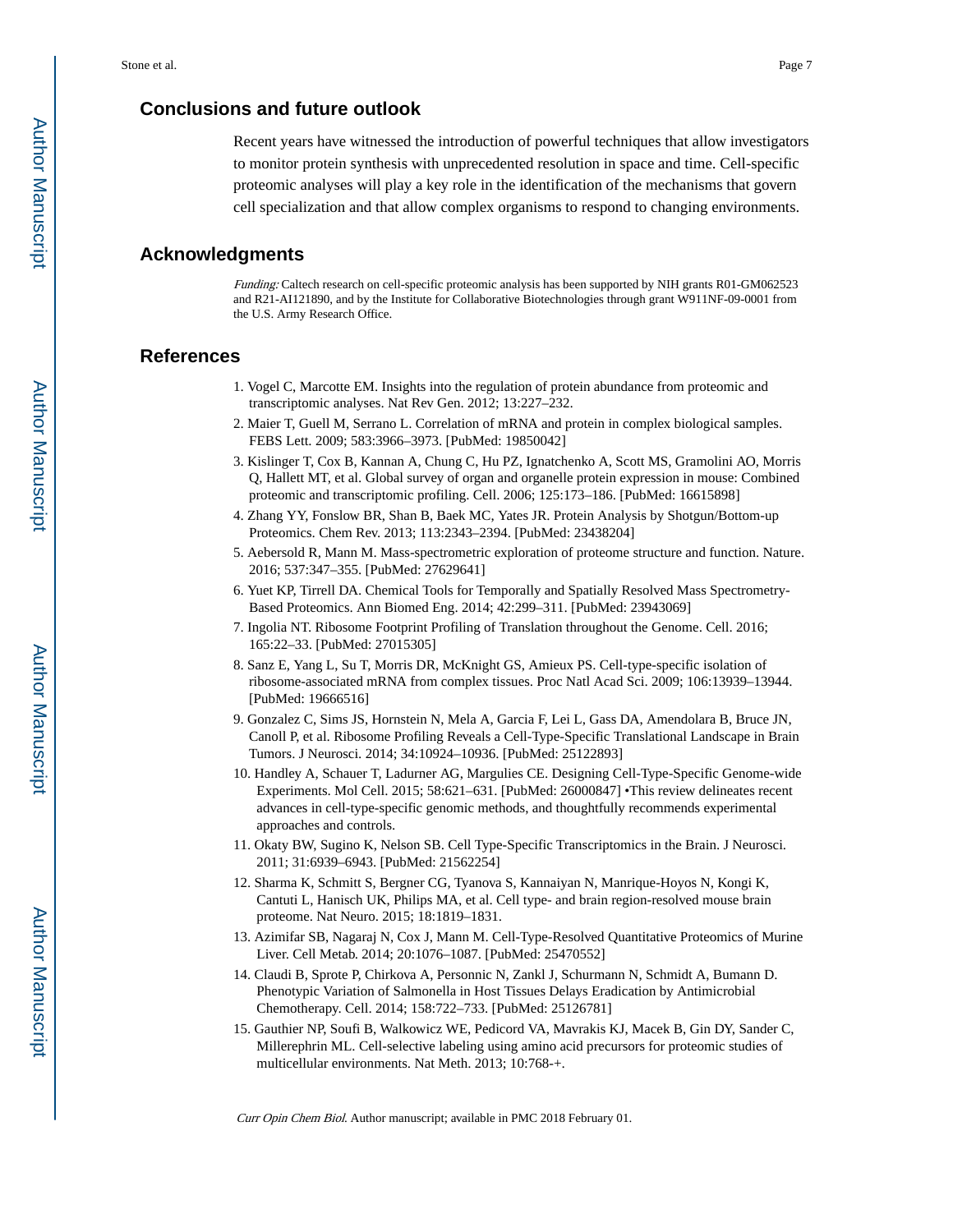- 16. Tian L, Yang YL, Wysocki LM, Arnold AC, Hu A, Ravichandran B, Sternson SM, Looger LL, Lavis LD. Selective esterase-ester pair for targeting small molecules with cellular specificity. Proc Natl Acad Sci. 2012; 109:4756–4761. [PubMed: 22411832]
- 17. Tape CJ, Norrie IC, Worboys JD, Lim L, Lauffenburger DA, Jorgensen C. Cell-specific Labeling Enzymes for Analysis of Cell-Cell Communication in Continuous Co-culture. Mol Cell Prot. 2014; 13:1866–1876.
- 18. Tape CJ, Ling S, Dimitriadi M, McMahon KM, Worboys JD, Leong HS, Norrie IC, Miller CJ, Poulogiannis G, Lauffenburger DA, et al. Oncogenic KRAS Regulates Tumor Cell Signaling via Stromal Reciprocation. Cell. 2016; 165:910–920. [PubMed: 27087446] •The authors combine cellspecific proteomic labeling (CTAP) and multivariate phosphoproteomics to study pancreatic ductal adenocarcinomas in heterocellular contexts. This study reveals reciprocal KRASG12D signaling, which would have gone undetected if the carcinomas were studied in isolation.
- 19. Tape CJ. Systems Biology Analysis of Heterocellular Signaling. Trends in Biotech. 2016; 34:627– 637.
- 20. Dieterich DC, Link AJ, Graumann J, Tirrell DA, Schuman EM. Selective identification of newly synthesized proteins in mammalian cells using bioorthogonal noncanonical amino acid tagging (BONCAT). Proc Natl Acad Sci. 2006; 103:9482–9487. [PubMed: 16769897]
- 21. Dieterich DC, Lee JJ, Link AJ, Graumann J, Tirrell DA, Schuman EM. Labeling, detection and identification of newly synthesized proteomes with bioorthogonal non-canonical amino-acid tagging. Nat Prot. 2007; 2:532–540.
- 22. Bagert JD, van Kessel JC, Sweredoski MJ, Feng L, Hess S, Bassler BL, Tirrell DA. Time-resolved proteomic analysis of quorum sensing in Vibrio harveyi. Chem Sci. 2015; 7:1797–1806. [PubMed: 26925210]
- 23. Feng L, Rutherford ST, Papenfort K, Bagert JD, van Kessel JC, Tirrell DA, Wingreen NS, Bassler BL. A qrr noncoding RNA deploys four different regulatory mechanisms to optimize quorumsensing dynamics. Cell. 2015; 160:228–240. [PubMed: 25579683]
- 24. Kramer G, Sprenger RR, Back J, Dekker HL, Nessen MA, van Maarseveen JH, de Koning LJ, Hellingwerf KJ, de Jong L, de Koster CG. Identification and quantitation of newly synthesized proteins in Escherichia coli by enrichment of azidohomoalanine-labeled peptides with diagonal chromatography. Mol Cell Prot. 2009; 8:1599–1611.
- 25. Sinai L, Rosenberg A, Smith Y, Segev E, Ben-Yehuda S. The molecular timeline of a reviving bacterial spore. Mol Cell. 2015; 57:695–707. [PubMed: 25661487]
- 26. Hatzenpichler R, Connon SA, Goudeau D, Malmstrom RR, Woyke T, Orphan VJ. Visualizing in situ translational activity for identifying and sorting slow-growing archaeal-bacterial consortia. Proc Natl Acad Sci. 2016; 113:E4069–E4078. [PubMed: 27357680]
- 27. Howden AJ, Geoghegan V, Katsch K, Efstathiou G, Bhushan B, Boutureira O, Thomas B, Trudgian DC, Kessler BM, Dieterich DC, et al. QuaNCAT: quantitating proteome dynamics in primary cells. Nat Meth. 2013; 10:343–346.
- 28. Eichelbaum K, Winter M, Diaz MB, Herzig S, Krijgsveld J. Selective enrichment of newly synthesized proteins for quantitative secretome analysis. Nat Biotech. 2012; 30:984-+.
- 29. Bagert JD, Xie YSJ, Sweredoski MJ, Qi YT, Hess S, Schuman EM, Tirrell DA. Quantitative, Time-Resolved Proteomic Analysis by Combining Bioorthogonal Noncanonical Amino Acid Tagging and Pulsed Stable Isotope Labeling by Amino Acids in Cell Culture. Mol Cell Prot. 2014; 13:1352–1358.
- 30. Calve S. Incorporation of non-canonical amino acids into the developing murine proteome. Sci Rep. 2016
- 31. Ngo JT, Champion JA, Mahdavi A, Tanrikulu IC, Beatty KE, Connor RE, Yoo TH, Dieterich DC, Schuman EM, Tirrell DA. Cell-selective metabolic labeling of proteins. Nat Chem Biol. 2009; 5:715–717. [PubMed: 19668194]
- 32. Grammel M, Zhang MZM, Hang HC. Orthogonal Alkynyl Amino Acid Reporter for Selective Labeling of Bacterial Proteomes during Infection. Angew Chem. 2010; 49:5970–5974. [PubMed: 20632346]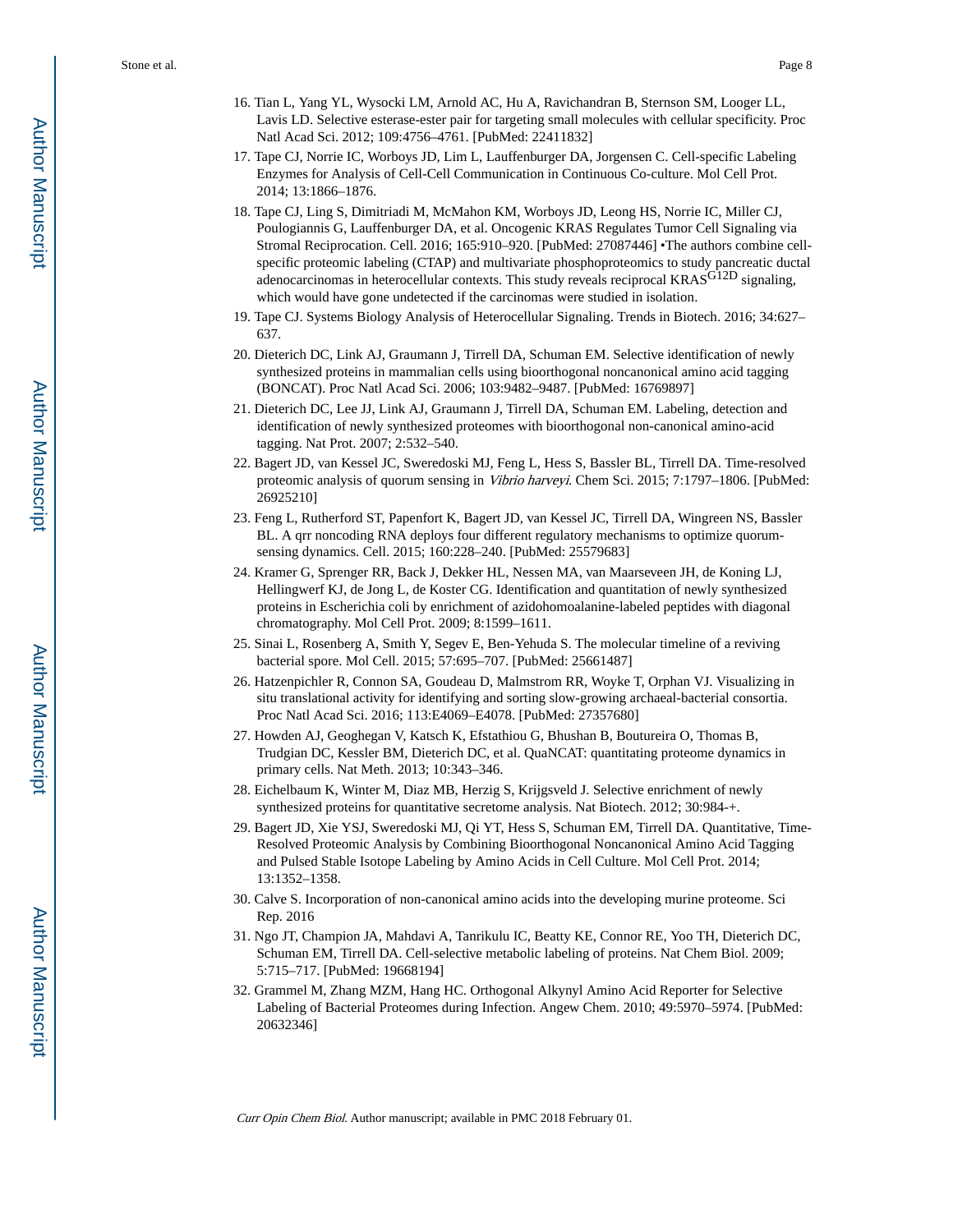- 33. Mahdavi A, Szychowski J, Ngo JT, Sweredoski MJ, Graham RLJ, Hess S, Schneewind O, Mazmanian SK, Tirrell DA. Identification of secreted bacterial proteins by noncanonical amino acid tagging. Proc Natl Acad Sci. 2014; 111:433–438. [PubMed: 24347637]
- 34. Yuet KP, Doma MK, Ngo JT, Sweredoski MJ, Graham RLJ, Moradian A, Hess S, Schuman EM, Sternberg PW, Tirrell DA. Cell-specific proteomic analysis in Caenorhabditis elegans. Proc Natl Acad Sci. 2015; 112:2705–2710. [PubMed: 25691744] •The authors present a mutant PheRS to label and visualize proteins expressed in various cell types in the nematode *Caenorhabitis elegans*. The authors combine BONCAT and SILAC to enrich, identify and quantify proteins produced in the 20 pharyngeal muscle cells of C. elegans.
- 35. Erdmann I, Marter K, Kobler O, Niehues S, Abele J, Muller A, Bussmann J, Storkebaum E, Ziv T, Thomas U, et al. Cell-selective labelling of proteomes in Drosophila melanogaster. Nat Comm. 2015; 6 •This study utilizes a mutant MetRS to perform cell-type-specific BONCAT analysis in Drosophila.
- 36. Mahdavi A, Hamblin GD, Jindal GA, Bagert JD, Dong C, Sweredoski MJ, Hess S, Schuman EM, Tirrell DA. Engineered Aminoacyl-tRNA Synthetase for Cell-Selective Analysis of Mammalian Protein Synthesis. J Am Chem Soc. 2016; 138:4278–4281. [PubMed: 26991063]
- 37. Muller A, Stellmacher A, Freitag CE, Landgraf P, Dieterich DC. Monitoring Astrocytic Proteome Dynamics by Cell Type-Specific Protein Labeling. PLoS One. 2015; 10
- 38. Mahdavi A, Segall-Shapiro TH, Kou SZ, Jindal GA, Hoff KG, Liu S, Chitsaz M, Ismagilov RF, Silberg JJ, Tirrell DA. A Genetically Encoded AND Gate for Cell-Targeted Metabolic Labeling of Proteins. J Am Chem Soc. 2013; 135:2979–2982. [PubMed: 23406315]
- 39. Elliott TS, Townsley FM, Bianco A, Ernst RJ, Sachdeva A, Elsasser SJ, Davis L, Lang K, Pisa R, Greiss S, et al. Proteome labeling and protein identification in specific tissues and at specific developmental stages in an animal. Nat Biotech. 2014; 32:465-U186. This study introduces the use of SORT to label, image and identify proteins from germ cells in Drosophila melanogaster ovaries.
- 40. Elliott TS, Bianco A, Chin JW. Genetic code expansion and bioorthogonal labelling enables cell specific proteomics in an animal. Curr Opin Chem Biol. 2014; 21:154–160. [PubMed: 25159020]
- 41. Elliott TS, Bianco A, Townsley FM, Fried SD, Chin JW. Tagging and Enriching Proteins Enables Cell-Specific Proteomics. Cell Chem Biol. 2016; 23:805–815. [PubMed: 27447048]
- 42. Liu J, Xu YQ, Stoleru D, Salic A. Imaging protein synthesis in cells and tissues with an alkyne analog of puromycin. Proc Natl Acad Sci. 2012; 109:413–418. [PubMed: 22160674]
- 43. Barrett RM, Liu HW, Jin HH, Goodman RH, Cohen MS. Cell-specific Profiling of Nascent Proteomes Using Orthogonal Enzyme-mediated Puromycin Incorporation. ACS Chem Biol. 2016; 11:1532–1536. [PubMed: 27074634] •This study describes cell-type-specific metabolic labeling by O-propargyl-puromycin.
- 44. Dieck ST, Kochen L, Hanus C, Heumueller M, Bartnik I, Nassim-Assir B, Merk K, Mosler T, Garg S, Bunse S, et al. Direct visualization of newly synthesized target proteins in situ. Nat Meth. 2015; 12:411-+.
- 45. Rhee HW, Zou P, Udeshi ND, Martell JD, Mootha VK, Carr SA, Ting AY. Proteomic Mapping of Mitochondria in Living Cells via Spatially Restricted Enzymatic Tagging. Science. 2013; 339:1328–1331. [PubMed: 23371551]
- 46. Hung V, Udeshi ND, Lam SS, Loh KH, Cox KJ, Pedram K, Carr SA, Ting AY. Spatially resolved proteomic mapping in living cells with the engineered peroxidase APEX2. Nat Prot. 2016; 11:456–475.
- 47. Chen CL, Hu YH, Udeshi ND, Lau TY, Wirtz-Peitz F, He L, Ting AY, Carr SA, Perrimon N. Proteomic mapping in live Drosophila tissues using an engineered ascorbate peroxidase. Proc Natl Acad Sci. 2015; 112:12093–12098. [PubMed: 26362788] •This study reports the development of APEX, an engineered ascorbate peroxidase that biotinylates proximal proteins. The authors further report a database that inventories mitochondrial proteins annotated at the sub-compartment level.
- 48. Jan CH, Williams CC, Weissman JS. Principles of ER cotranslational translocation revealed by proximity-specific ribosome profiling. Science. 2014; 346:716-+.
- 49. Williams CC, Jan CH, Weissman JS. Targeting and plasticity of mitochondrial proteins revealed by proximity-specific ribosome profiling. Science. 2014; 346:748–751. [PubMed: 25378625]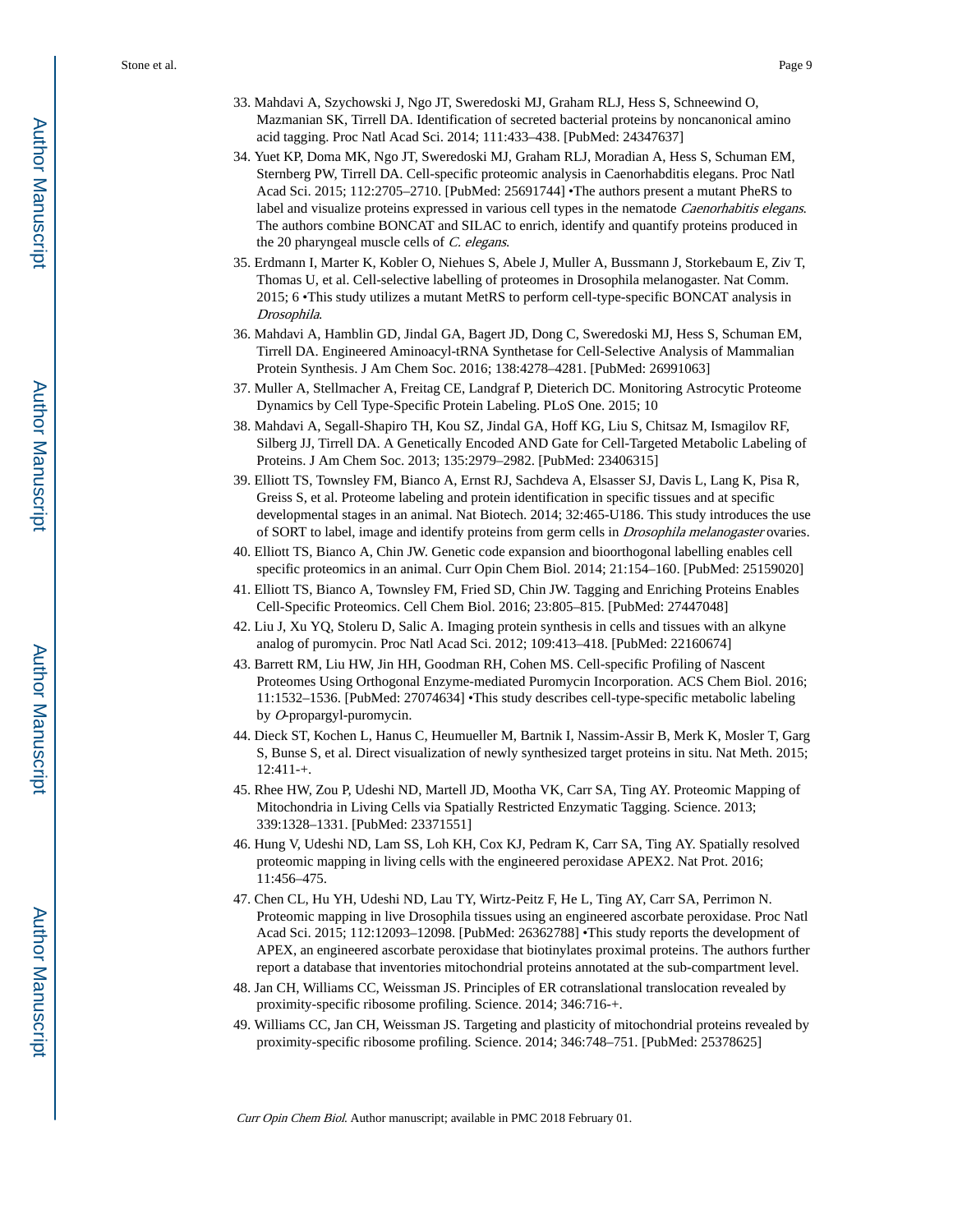- 50. Tian RJ. Exploring intercellular signaling by proteomic approaches. Proteomics. 2014; 14:498– 512. [PubMed: 24214021]
- 51. Szychowski J, Mahdavi A, Hodas JJL, Bagert JD, Ngo JT, Landgraf P, Dieterich DC, Schuman EM, Tirrell DA. Cleavable Biotin Probes for Labeling of Biomolecules via Azide-Alkyne Cycloaddition. J Am Chem Soc. 2010; 132:18351–18360. [PubMed: 21141861]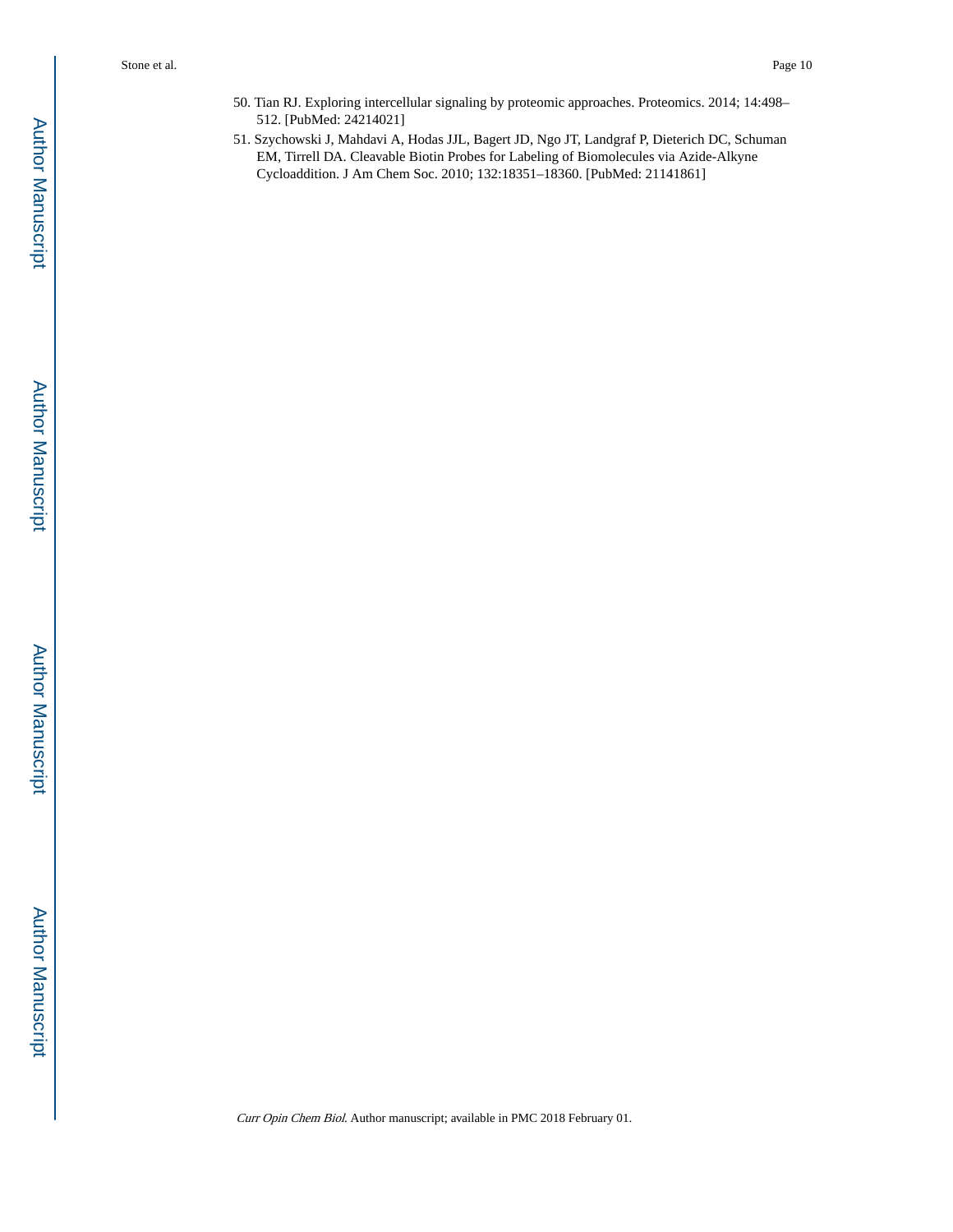## **Highlights**

- **•** Cell-selective proteomics is important in complex, heterocellular environments
- **•** Innovative chemical tools enable unbiased cell-type-specific interrogation of translation
- **•** Labeling methods including TRAP, CTAP, BONCAT, SORT, OP-Puro and APEX have been developed for cell-selective analysis
- **•** Sequencing and mass spectrometry-based strategies complement one other in the study of protein synthesis
- **•** The strengths and limitations of each analytical method must be considered carefully in the context of the biological question to be addressed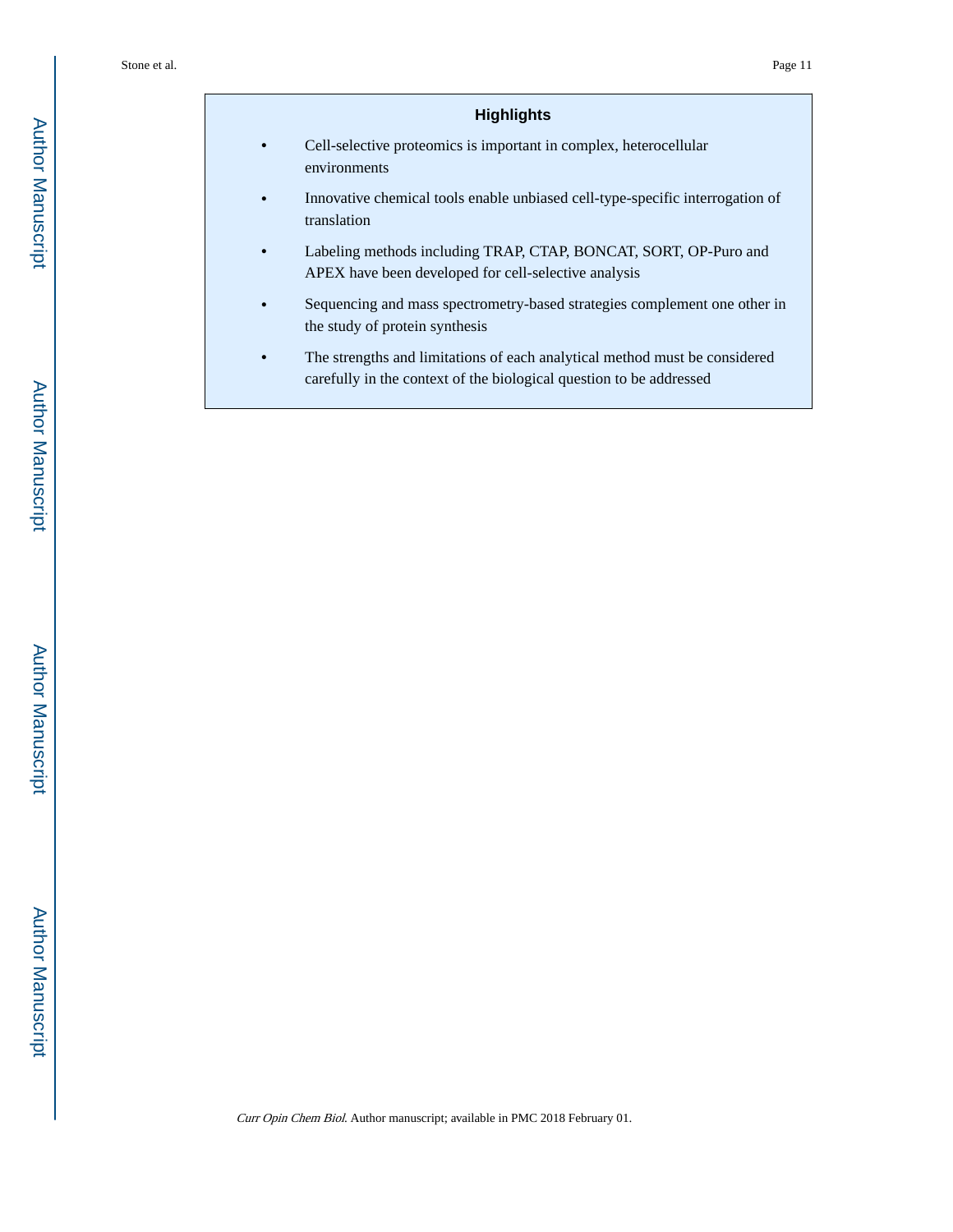

#### **Figure 1.**

The importance of cell-type-specific proteomics. Bulk measurements of complex tissues can obscure proteomic changes that occur in specific sub-populations of cells. A protein that is highly expressed (up arrows) in the cells of interest might be detected at low abundance overall due to low expression (down arrows) in background cells. Cells of interest must be physically isolated or tagged to measure the cell-specific proteome. Physical isolation measures steady-state levels of intracellular proteins, whereas labeling methods can be timeresolved and used to identify secreted proteins.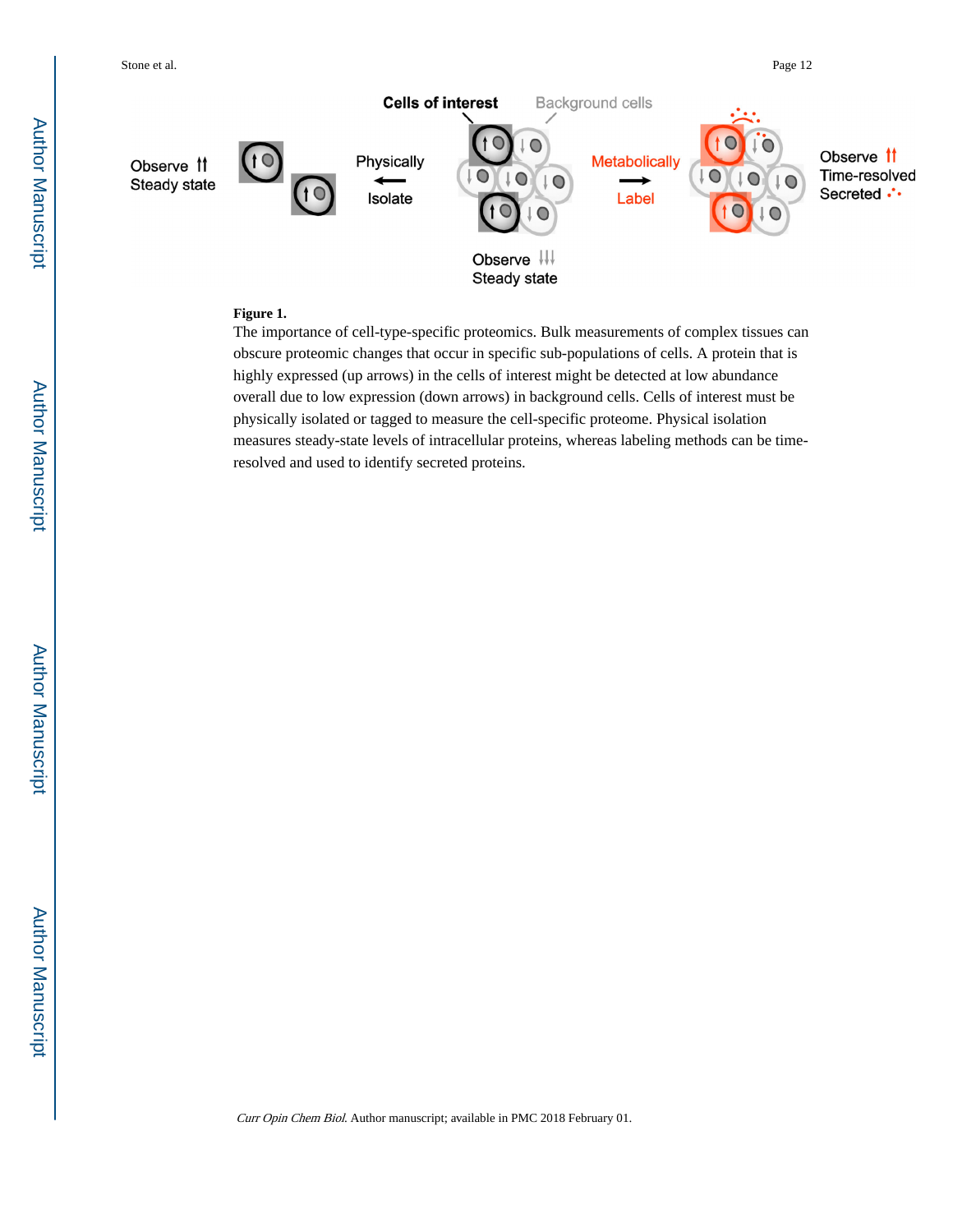Stone et al. Page 13



#### **Figure 2.**

Labeling strategies for cell-selective proteomics. a) The process by which amino acids are incorporated into proteins, and the step exploited by each of the labeling methods discussed in this Opinion. b) Schematic of each technique.

Translating ribosome affinity purification: TRAP; Cell type-specific labeling using amino acid precursors: CTAP; Bio-orthogonal non-canonical amino acid tagging: BONCAT; Stochastic orthogonal recoding of translation: SORT; O-propargyl puromycin: OP-Puro; ascorbate peroxidase: APEX; Lysine racemase:Lyr; diaminopimelate decarboxylase: DDC; aminoacyl-tRNA synthetase: RS; penicillin-G-acylase: PGA.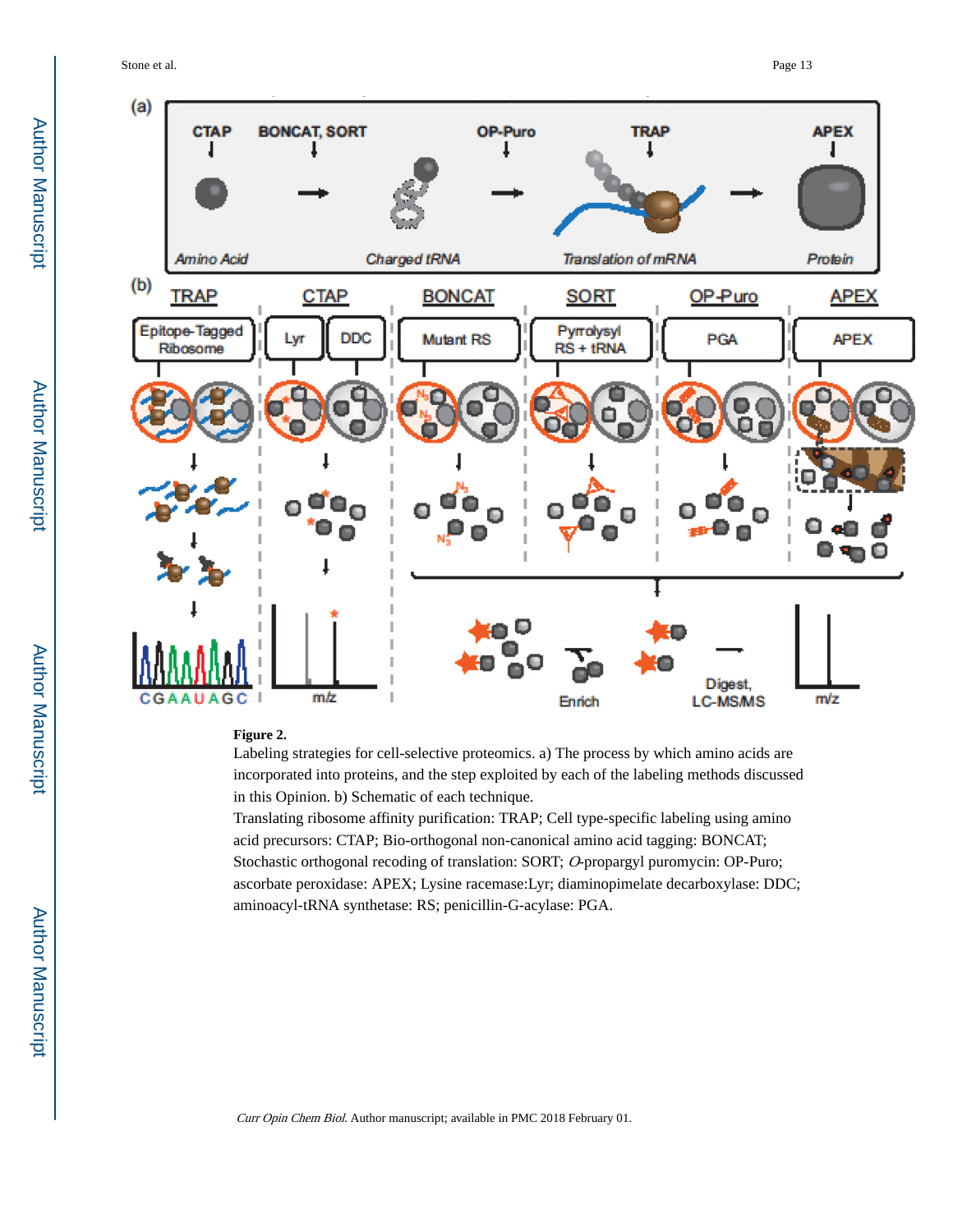|                    |                             | Advantages and disadvantages of cell-specific proteomic methods |                                                 |                                                                                                      |                                |                           |                                                                                                                   |                                                                                                                                                                                             |                      |
|--------------------|-----------------------------|-----------------------------------------------------------------|-------------------------------------------------|------------------------------------------------------------------------------------------------------|--------------------------------|---------------------------|-------------------------------------------------------------------------------------------------------------------|---------------------------------------------------------------------------------------------------------------------------------------------------------------------------------------------|----------------------|
|                    | Cell-<br>Specific<br>Method | Biomolecule<br>identified                                       | Organisms<br>demonstrated<br>in?                | <b>Temporal Resolution</b>                                                                           | Secreted?                      | PTM?                      | Advantages                                                                                                        | Disadvantages                                                                                                                                                                               | References           |
| Translatomics      | TRAP                        | mRNA                                                            | Prokaryotes,<br>eukaryotes                      | Snapshot of translation                                                                              | $\mathop{\mathsf{S}}\nolimits$ | $\tilde{z}$               | High sequence coverage,<br>able to combine with<br>ribosome profiling                                             | Requires expression of tagged<br>translational control<br>ribosome, miss                                                                                                                    | $[7 - 11]$           |
| Separation<br>Cell | Manual                      | mRNA, Protein                                                   | clinical samples<br>Prokaryotes,<br>eukaryotes, | Steady-state proteome                                                                                | $\frac{1}{2}$                  | Yes                       | Straightforward, inexpensive                                                                                      | Possible artifacts from sample<br>time and labor intensive<br>preparation,                                                                                                                  | $[3], [12-13]$       |
|                    | FACS                        | mRNA, Protein                                                   | eukaryotes,<br>clinical samples<br>Prokaryotes, | Steady-state proteome                                                                                | $\tilde{z}$                    | Yes                       | High-throughput                                                                                                   | Requires dissociation of cells,<br>expression of transgene or<br>epitope, need specialized<br>recognizable<br>equipment<br>need                                                             | $[14]$               |
| Metabolic          | <b>CTAP</b>                 | Protein                                                         | culture<br><b>Cell</b>                          | continuous cell culture<br>Up to 10 days                                                             | Yes                            | Yes                       | Quantitative, compatible with<br>long-term cell culture                                                           | Requires expression of Lyr/<br>DDC, cells must<br>be auxotrophic for lysine,<br>restricted to cell<br>culture                                                                               | $[15]$ , $[17-19]$   |
|                    | <b>BONCAT</b>               | Protein                                                         | eukaryotes, cell<br>Prokaryotes,<br>culture     | culture) to days (whole<br>proteins in minutes<br>Newly synthesized<br>(prokaryotic, cell<br>animal) | Yes                            | Yes                       | reagents, high degree of<br>Commercially available<br>temporal resolution                                         | currently, requires delivery of<br>Met/Phe residue replacement<br>Requires expression of<br>synthetase; only<br>available<br>the ncAA                                                       | $[20 - 38]$ , $[44]$ |
|                    | SORT                        | Protein                                                         | Eukaryotes, cell<br>culture                     | proteins in minutes (cell<br>culture) to days (whole<br>Newly synthesized<br>animal)                 | Yes                            | Yes                       | incorporation, high degree of<br>of non-canonical amino acid<br>Easy to change the residue<br>temporal resolution | requires delivery of the ncAA<br>commercially available,<br>Requires expression of<br>synthetase/tRNA pair,<br>reagents not currently                                                       | $[39 - 41]$          |
|                    | OP-Puro                     | Protein                                                         | culture<br><b>Cell</b>                          | proteins in minutes (cell<br>Newly synthesized<br>culture)                                           | $\stackrel{\circ}{\mathbf{z}}$ | $\mathsf{S}^{\mathsf{o}}$ | highest degree of temporal<br>Not residue-dependent,<br>resolution                                                | Requires expression of PGA,<br>currently commercially<br>available<br>reagents not                                                                                                          | $[42 - 44]$          |
| Spatial            | <b>APEX</b>                 | mRNA, Protein                                                   | Eukaryotes, cell<br>culture                     | Subcellular, steady-<br>stateproteome                                                                | $\frac{1}{2}$                  | Yes                       | High degree of spatial<br>resolution (subcellular)                                                                | toxicity of peroxide over longer<br>Requires expression of APEX/<br>temporal resolution, requires<br>peroxide + biotin-phenol<br>reagent, possible<br>timescales,<br>delivery of<br>HRP, no | $[45 - 49]$          |

Author Manuscript

**Author Manuscript** 

Author Manuscript

Author Manuscript

**Table**

Author Manuscript

Author Manuscript

Author Manuscript

Author Manuscript